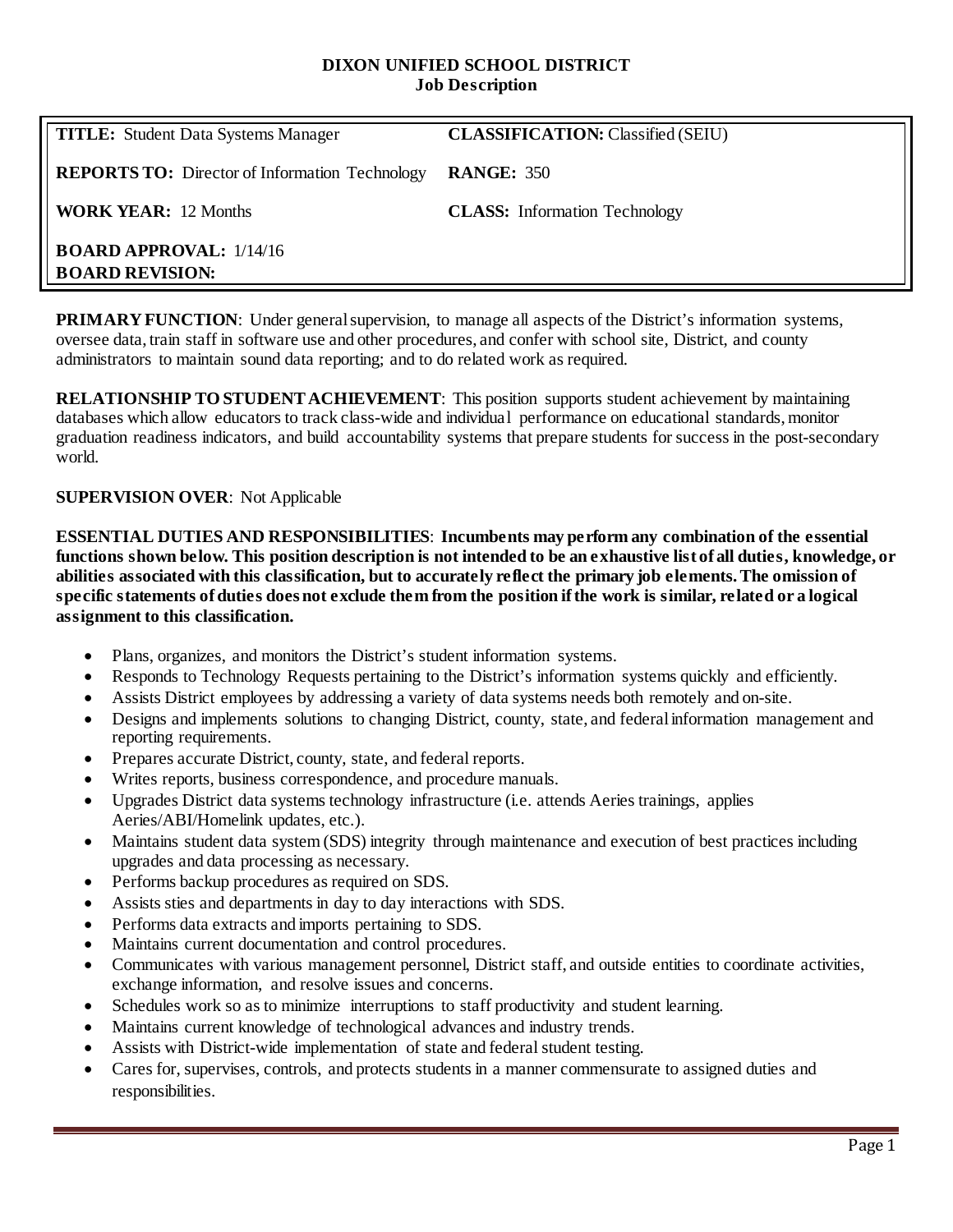• Completes other reasonable duties as assigned.

# **TRAINING, EDUCATION, AND EXPERIENCE:**

- High school diploma or the equivalent.
- Associate Degree or a minimum of 60 units from a WASC accredited college or university.
- Degree in computer or information systems related field desirable.
- Prior experience working in a public school setting preferred.

## **LICENSES AND OTHER REQUIREMENTS:**

- Valid California Driver's License, insurable status by the District's carrier, and access to a personal vehicle.
- Fingerprint/criminal justice clearance.
- Possession of a negative TB risk assessment certificate and, if risk factors are identified, a negative TB examination, that is no more than 60 days old and renewable at least once every four years.

### **KNOWLEDGE AND ABILITIES: The following outline of essential knowledge, abilities, and physical requirements is not exhaustive and may be supplemented as necessary in accordance of the job.**

#### KNOWLEDGE OF\*:

- Computers and related hardware operation principles for both Macintosh and PCs.
- Internet, Windows networks, computer peripherals, and supporting software.
- Data processing methods, systems, equipment, and applications, including utilization of on-line, network environments and connectivity equipment.
- Use and management of Aeries including Aeries CS, Aeries queries, Aeries.net, ABI, and Parent Portal.
- Common desktop software applications including Microsoft Office and Adobe Acrobat.
- District, county, state, and federal information management and reporting requirements.

### ABILITY TO\*:

- Manage information systems, databases, write queries, and design automated reports.
- Local Area Networks (LANs), equipment, and supporting software.
- General knowledge of LAN security concepts and practice.
- Relational database management.
- Define problems, collect data, establish facts, and draw valid conclusions.
- Present information and respond to questions from groups of administrators, staff members, parents, and the general public.
- Deal tactfully and courteously with users in training and technical assistance environments.
- Explain and interpret data queries and reports to District staff.
- Maintain current knowledge of technological advances in the field.
- Analyze, interpret and report problems.
- Prioritize and schedule work.
- Maintain confidentiality of privileged information obtained in the course of work.
- Complete work with attention to detail, accuracy, and completion in accordance with deadlines.
- Exercise caution and comply with health and safety regulations.
- Provide service and assistance to others using tact, patience, and courtesy.
- Give, understand and carry out multi-step oral and written instructions.
- Form and maintain cooperative and effective working relationships with others.
- Sustain productivity with frequent interruptions.
- Maintain consistent, punctual, and regular attendance.
- Work both independently with little direction and as a part of a team.
- Meet District standards of professional conduct as outlined in Board Policy.